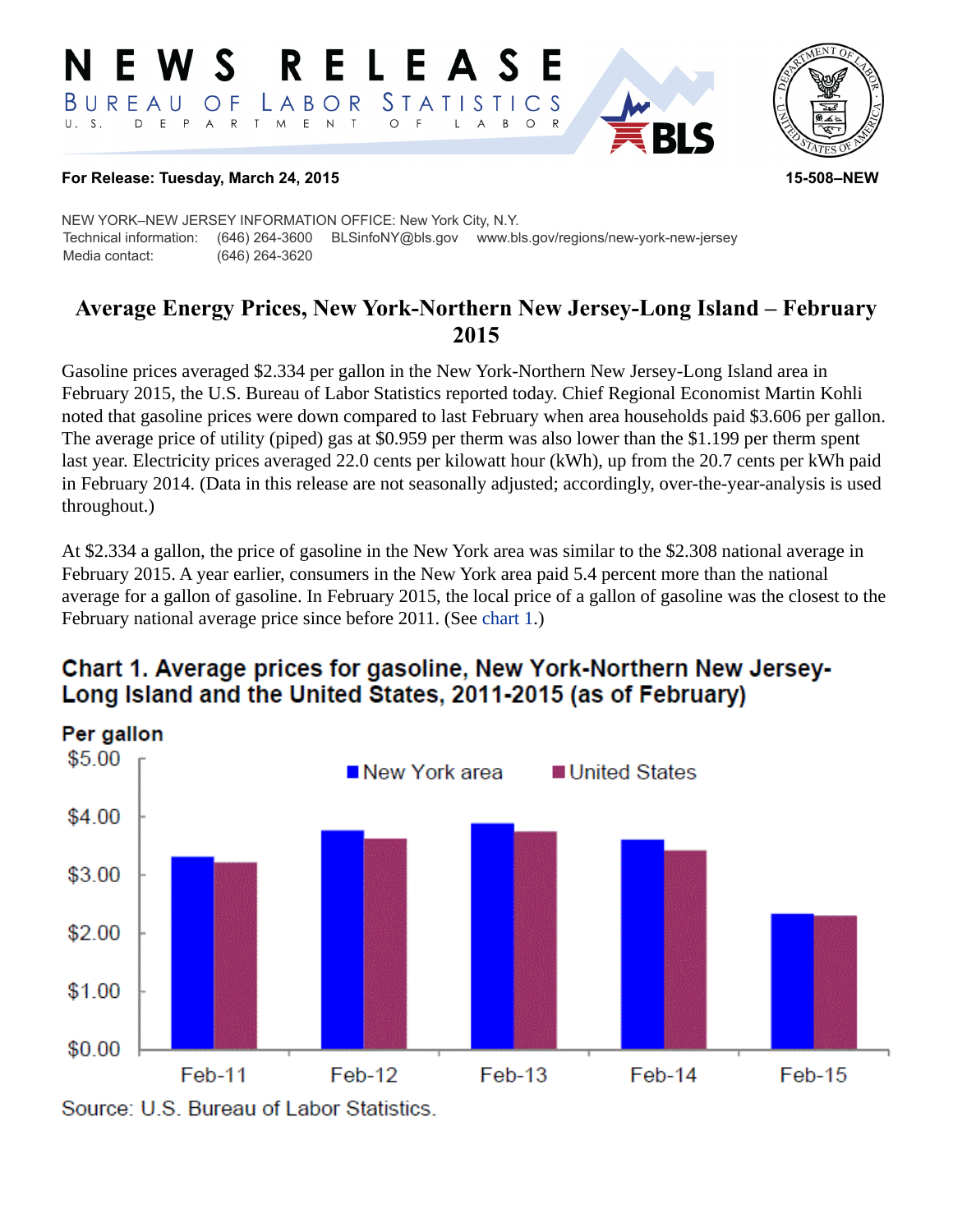The 22.0 cents per kWh New York households paid for electricity in February 2015 was 59.4 percent more than the national average of 13.8 cents per kWh. Last February, electricity prices were 54.5 percent higher in New York compared to the nation. In the last five years, local area electricity prices in February exceeded the nationwide average by at least 45 percent. (See [chart 2](#page-1-0).)



# <span id="page-1-0"></span>Chart 2. Average prices for electricity, New York-Northern New Jersey-Long Island and the United States, 2011-2015 (as of February)

### Source: U.S. Bureau of Labor Statistics.

The average price paid by New York area consumers for utility (piped) gas, commonly referred to as natural gas, was \$0.959 per therm, or 4.8 percent below the national average in February 2015 (\$1.007 per therm). A year earlier, area consumers paid 11.2 percent more per therm for natural gas compared to the nation. In fact, last month was the first time in five years that local prices for natural gas have fallen below the nationwide average price in February. (See [chart 3](#page-2-0).)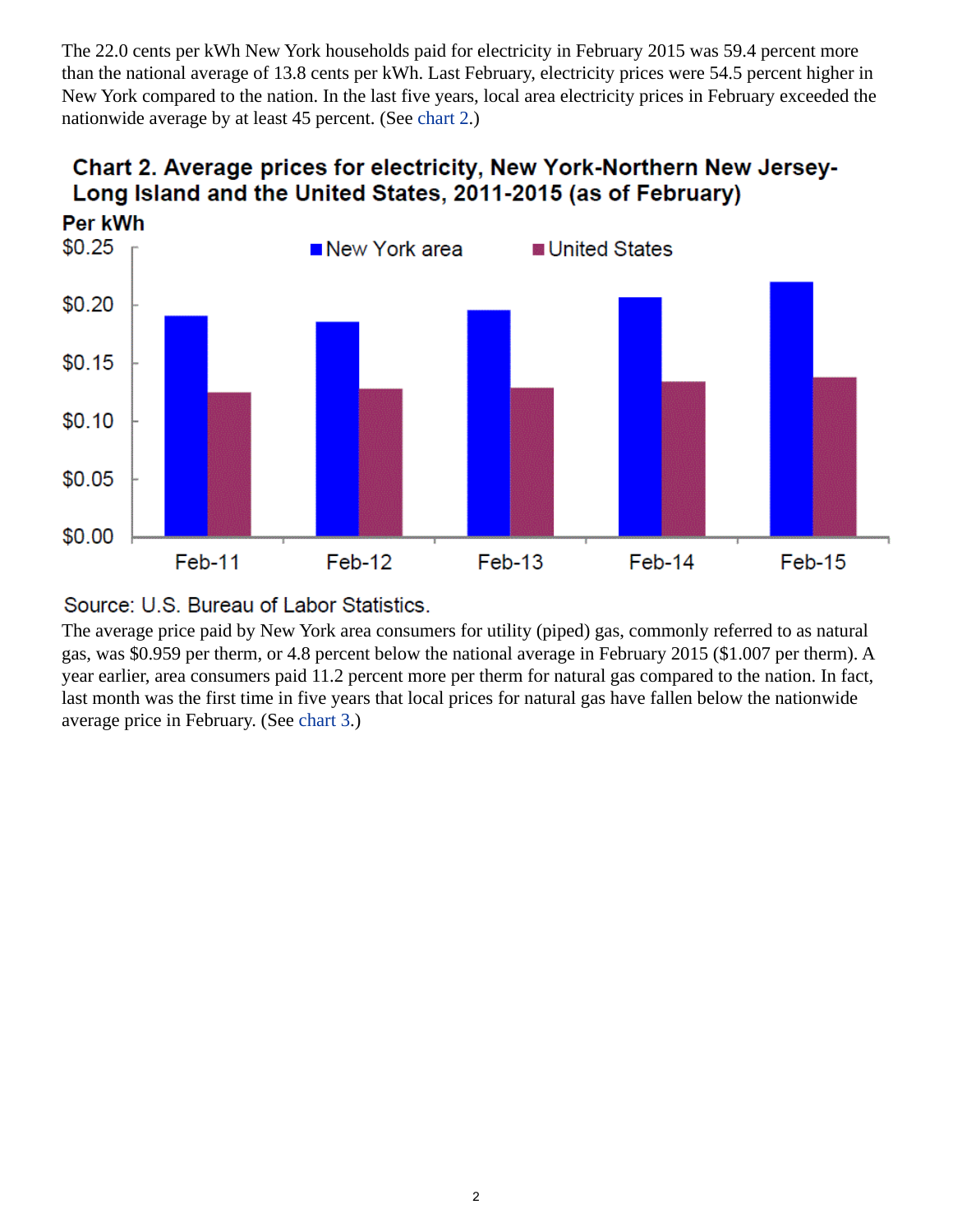

# <span id="page-2-0"></span>Chart 3. Average prices for utility (piped) gas, New York-Northern New Jersey-Long Island and the United States, 2011-2015 (as of February)

Source: U.S. Bureau of Labor Statistics.

The New York-Northern New Jersey-Long Island, N.Y.-N.J.-Conn.-Pa. Consolidated Metropolitan Statistical Area (CMSA) consists of Bronx, Dutchess, Kings, Nassau, New York, Orange, Putnam, Queens, Richmond, Rockland, Suffolk, and Westchester Counties in New York State; Bergen, Essex, Hudson, Hunterdon, Mercer, Middlesex, Monmouth, Morris, Ocean, Passaic, Somerset, Sussex, Union, and Warren Counties in New Jersey; Fairfield County and parts of Litchfield, Middlesex, and New Haven Counties in Connecticut; and Pike County in Pennsylvania.

### **The Consumer Price Index for March 2015 is scheduled to be released on Friday, April 17, 2015 at 8:30 a.m. (ET).**

### **Technical Note**

Average prices are estimated from Consumer Price Index (CPI) data for selected commodity series to support the research and analytic needs of CPI data users. Average prices for electricity, utility (piped) gas, and gasoline are published monthly for the U.S. city average, the 4 regions, the 3 population size classes, 10 region/size-class cross-classifications, and the 14 largest local index areas. For electricity, average prices per kilowatt-hour (kWh) are published. For utility (piped) gas, average prices per therm, are published. For gasoline, the average price per gallon is published. Average prices for commonly available grades of gasoline are published as well as the average price across all grades.

All eligible prices are converted to a price per normalized quantity. These prices are then used to estimate a price for a defined fixed quantity. The average price per kilowatt-hour represents the total bill divided by the kilowatt-hour usage. The total bill is the sum of all items applicable to all consumers appearing on an electricity bill including, but not limited to, variable rates per kWh, fixed costs, taxes, surcharges, and credits. This calculation also applies to the average price per therm for utility (piped) gas.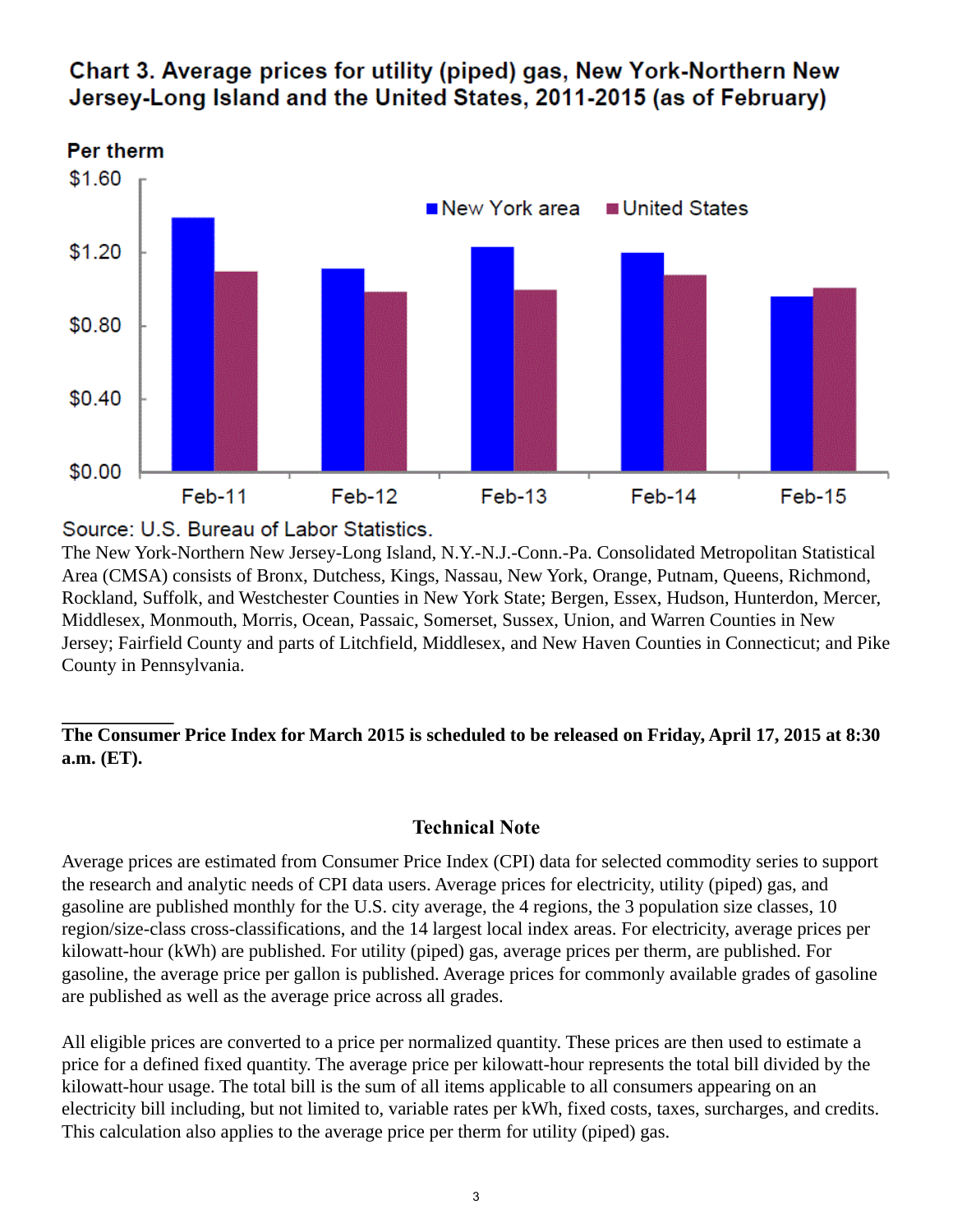Information in this release will be made available to sensory impaired individuals upon request. Voice phone: 202-691-5200; Federal Relay Service: 800-877-8339.